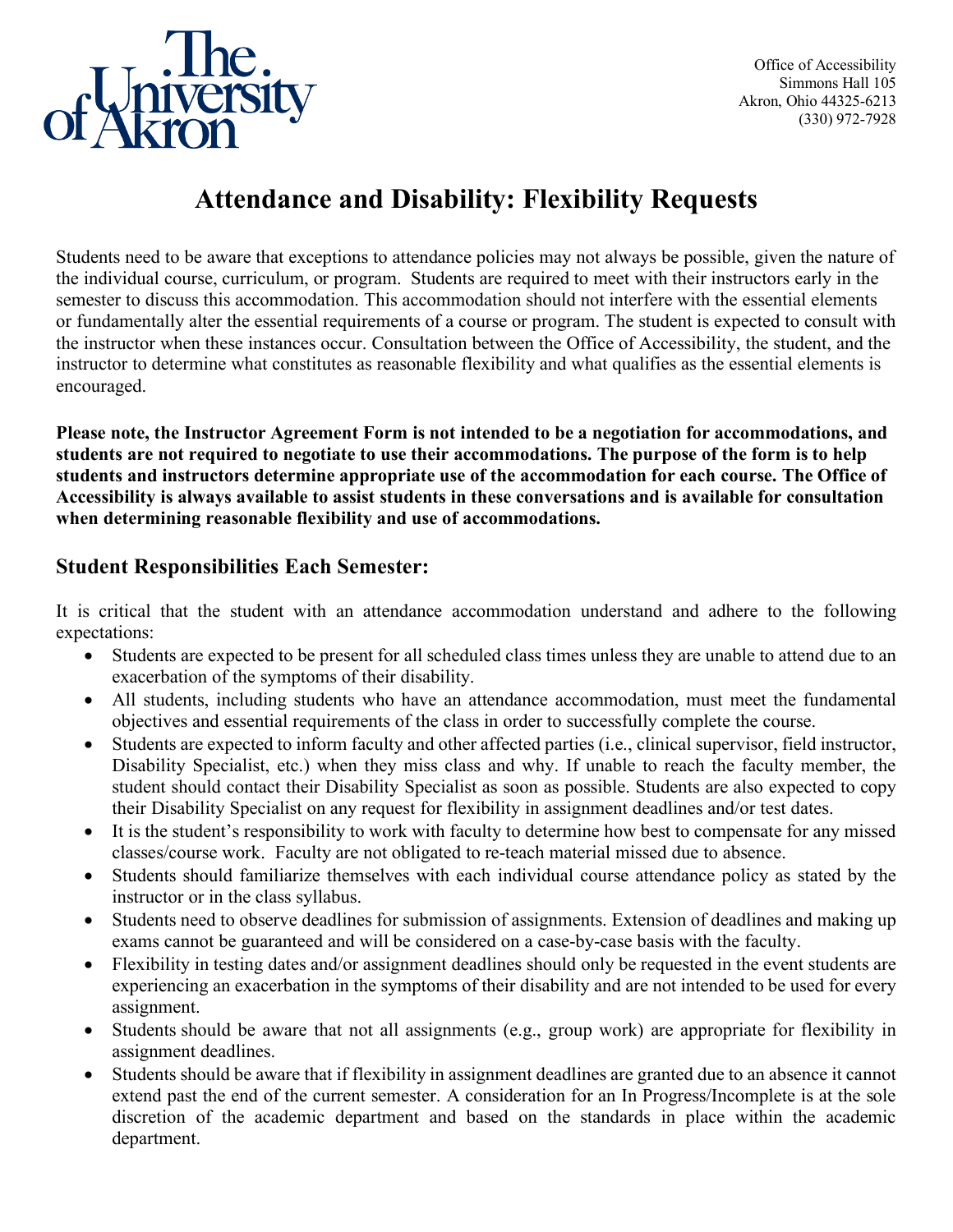- It is the student's responsibility to work with their instructor to determine a reasonable time frame for flexibility in assignment deadlines and/or test dates for each individual assignment or test for which the student has been approved by faculty for an extension.
- Students should understand that flexibility in assignment deadlines and/or test dates are not retroactive and are contingent on discussing the expectations and implementation of the accommodation(s) with the instructor(s) at the beginning of the semester.
- Students should anticipate the possibility of a delay in the use of attendance accommodation(s) if they do not adhere to the implementation of policies and procedures of the accommodation(s).
- Students should be advised that the duration of an assignment extension, if approved, may vary depending on the semester. For example, during summer sessions, an instructor may offer a shorter assignment extension due to having fewer weeks for students to complete all course requirements.
- Students are required to communicate with their instructors to discuss attendance accommodations for their individual courses. Following the conversation, students are required to sign the *Attendance Accommodation & Flexibility Instructor Agreement Form* each semester and no later than the end of the second week of the semester.
	- o Upon completing the form, a copy will be sent to the instructor for review. The instructor will have the opportunity to verify that the completed form accurately reflects the discussion with the student and ensure the agreement includes the details of the attendance accommodation arrangements for the course. In the event the instructor feels the agreement form does not accurately outline the agreed upon terms, they will have the ability to request revisions or further discuss the accommodations with the student.
- At the start of the semester, students are required to develop a basic communication script in conjunction with their instructor and Disability Specialist. This script can be used as a template and sent when the student experiences an exacerbation of their disability related symptoms. This is intended to keep the lines of communication open, while also providing the student with a clear plan for when they are experiencing an exacerbation in the symptoms of their disability.
- The Office of Accessibility is available for consultation if faculty becomes concerned when the number of absences and/or requests for flexibility in assignment deadlines and test dates begins to fundamentally alter the essential elements of the course. The faculty member, Disability Specialist, and student can discuss what options are available to the student at that time.

## **Discussion Points for Student, Disability Specialist and Faculty Member:**

- Would modification of attendance policies, assignment deadlines, and/or test dates be a fundamental alteration of the course or curriculum?
- Are classroom interactions and dialogue between the instructor and students and among students a fundamental element of the course?
- Does student participation constitute a significant component of the learning process for the class?
- Does the fundamental nature of the course rely on student participation as an essential method for learning?
- To what degree does a student's failure to attend class constitute a significant loss to the educational experience of the class as a whole?
- Are attendance requirements listed in the course syllabus? What are the classroom practices and policies regarding attendance?
- What method is used to calculate a final grade for the course?
- Are there specific assignments or exams, which have unmovable dates, and would not be permitted for flexibility?
- If an absence occurs on a date that an assignment is due or there is a scheduled exam, will the student be able to submit the assignment via email or turn it in late and/or reschedule the exam?